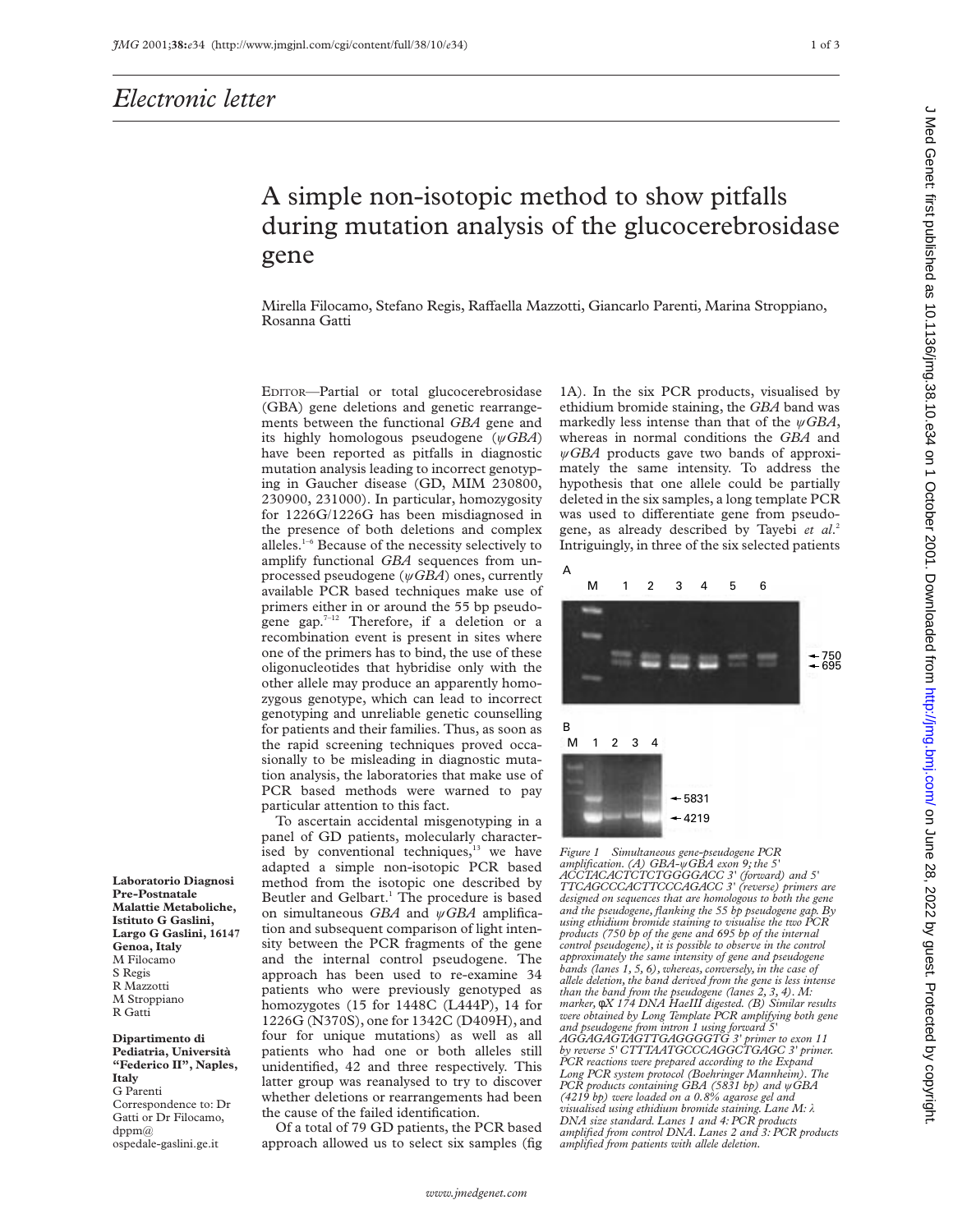the analysis confirmed a consistent genomic material deficiency of the whole gene in comparison with the pseudogene (fig 1B), but simultaneously showed, in the other three patients, an extra shorter fragment besides the expected *GBA* and  $\psi$ *GBA* products.

To characterise the nature of this latter alteration, the shorter fragment was cloned and sequenced. A new recombinant allele was identified in two patients who had been diagnosed as having the 1226G/1226G genotype and in one with both alleles still unidentified.<sup>5</sup> On the other hand, in the other three patients, to characterise the deletion encompassing the amplified sequences (intron 1-exon 11), a quantitative fluorescent PCR based technique was adapted from the method described by Woodward *et al* . <sup>14</sup> Two GBA: *ψGBA* ratio values were examined for each sample in exons 2-3 (results not shown) and exon 9 (fig 2). Two pairs of 20 bp primers (one labelled with the fluorescent phosphoramidite (FAM) at the 5' end) were designed on gene/pseudogene homologous sequences flanking pseudogene gaps making it possible to generate two distinct products. The primers encompassing the deleted 55 bp portion at exon 9 were 5' FAM-ACCTACACTCTCT GGGGACC 3' (forward) and 5' TTCAGCCC ACTTCCCAGACC 3' (reverse). The primers around the pseudogene gap in intron 2 were 5' FAM-TGAGTGACTGAGACCAACTT (forward) and 5' GAAGCTTTTAGGGATGCA GG 3' (reverse). An automated DNA sequencer was used to quantify the fluorescently labelled PCR products. Electropherograms

|        |      |                           | 200 205 210 215 220 225 230 235 240 245 250 255 260 265 |              |
|--------|------|---------------------------|---------------------------------------------------------|--------------|
| Lane 1 |      |                           |                                                         |              |
| Lane 2 |      |                           |                                                         |              |
| Lane 3 |      |                           |                                                         |              |
| Lane 4 |      |                           |                                                         |              |
|        | Lane | Peak                      | Size                                                    | Peak area    |
|        | 1    | GBA<br><b>YGBA</b>        | 262.77<br>207.32                                        | 9006<br>8540 |
|        | 2    | GBA<br><b>YGBA</b>        | 262.78<br>207.42                                        | 2347<br>6461 |
|        | 3    | GBA<br><b>YGBA</b>        | 262.75<br>207.36                                        | 4169<br>7572 |
|        | 4    | <b>GBA</b><br><b>YGBA</b> | 262.78<br>207.37                                        | 2514<br>5191 |

*Figure 2 Quantitative fluorescent PCR results in exon 9. The amplification was carried out using two pairs of 20 bp primers designed on gene/pseudogene homologous sequences flanking pseudogene gaps. PCR reactions were carried out*  $\dot{m}$  a volume of 10  $\mu$ l containing 100 ng of DNA, 1  $\times$ *AmpliTaq Gold PCR buVer (Perkin-Elmer), 200 µmol/l of* each dNTP, 1 µmol/l of each primer, 1.5 mmol/l MgCl<sub>2</sub>, *and 0.75 U of AmpliTaq Gold enzyme. Amplification conditions were 94* °*C for 10 minutes, 18 cycles of one minute at 94* °*C, one minute at 54* °*C, and one minute at 72* °*C, with a final extension of 10 minutes at 72* °*C. Products were analysed on an ABI 373A DNA sequencer using GENESCAN software. Electropherograms showed two peaks representing the two PCR products, GBA (262 bp) and* ø*GBA (207 bp). Dosage estimates are obtained by comparison of the area under the peak correlating to the quantity of fluorescent signal incorporated by the labelled primer. Lane 1: PCR products from DNA control; the GBA:* ø*GBA ratio was about 1:1 (9006:8540). Lanes 2, 3, 4: PCR products from DNA patients with GBA reduced copy number; the GBA:* ø*GBA ratio was about 0.5:1, in particular, 2347:6461 (lane 2), 4169:7572 (lane 3), 2514:5191 (lane 4).*

showed two peaks representing gene and pseudogene fragments; dosage estimates were obtained by comparison of the area under the peak correlating to the quantity of fluorescent signal incorporated by the labelled primer. As expected, the *GBA*:  $\psi$ *GBA* ratio was 1:1 in the control, whereas in the three suspected patients it was 0.5:1, corresponding to one and two copies of the gene and pseudogene, respectively. Using such a technique, the complete gene deletion was confirmed in three patients previously genotyped as 1226G/1226G, and in five unaffected relatives who were classified as non-carriers by conventional screening methods. Nevertheless, it must be admitted that quantitative assay can be affected by several factors, such as non-uniform amplification of the *GBA* and ø*GBA* fragments as well as the quality of genomic DNA.

In conclusion, the simple non-isotopic PCR based method, used by us to ascertain accidental misgenotyping, enabled us to select six (five apparently homozygous for 1226G/ 1226G and one with both alleles still undetected) of the 79 previously genotyped patients, so that they could be correctly genotyped at a later time. It must, however, be admitted that the approach is not diagnostically useful because of inherent limitations in its use. As a matter of fact, the method based on simultaneous *GBA* and ø*GBA* amplification and comparison of light intensity between the PCR fragments allows only an approximate valuation of the amount of template requiring further specific investigation. Nevertheless, it proved to be suitable for pointing out pitfalls, especially when it is not possible to quantify the number of *GBA* gene copies, and the parents are not available for carrier analysis. Recently, the method prompted us to further investigations in another patient with apparent homozygosity for 1226G, leading to the characterisation of an allele with the partial deletion Ä55. Furthermore, the set up of the quantitative fluorescent PCR, confirming the complete gene deletion in three samples, was useful for assigning the correct genotype to the patients and to discriminate between carriers and non-carriers as well.

Therefore, we emphasise the need for additional techniques in order to refine genotyping for reliable genetic counselling for the patients and their families.

*Nomenclature*. Nucleotide sequences are numbered from the upstream initiator ATG as proposed by Beutler and Gelbart.<sup>15</sup> The amino acid is from the mature N-terminus; Genbank/ EMBL accession numbers M11080 ( cDNA) and J03059 (DNA). The samples were obtained from the "Cell Lines and<br>DNA Bank from Patients affected by Genetic Disease" collection supported by Italian Telethon grants (C.52).

- 1 Beutler E, Gelbart T. Erroneous assignment of Gaucher disease genotype as a consequence of a complete gene deletion. *Hum Mutat* 1994; **4**:212-16.
- 2 Tayebi N, Cushner S, Sidransky E. Differentiation of the glucocerebrosidase gene from pseudogene by long-template PCR: implications for Gaucher disease. *Am J Hum Genet* 1996;**59**:740-1.
- 3 Tayebi N, Stern H, Dymarskaia JH, Sidransky E. 55-base pair deletion in certain patients with Gaucher disease complicates screening for common Gaucher alleles. *Am J Med Genet* 1996;**66**:316-19.
- 4 Le Coutre P, Demina A, Beutler E, Beck M, Petrides PE. Molecular analysis of Gaucher disease: distribution of eight